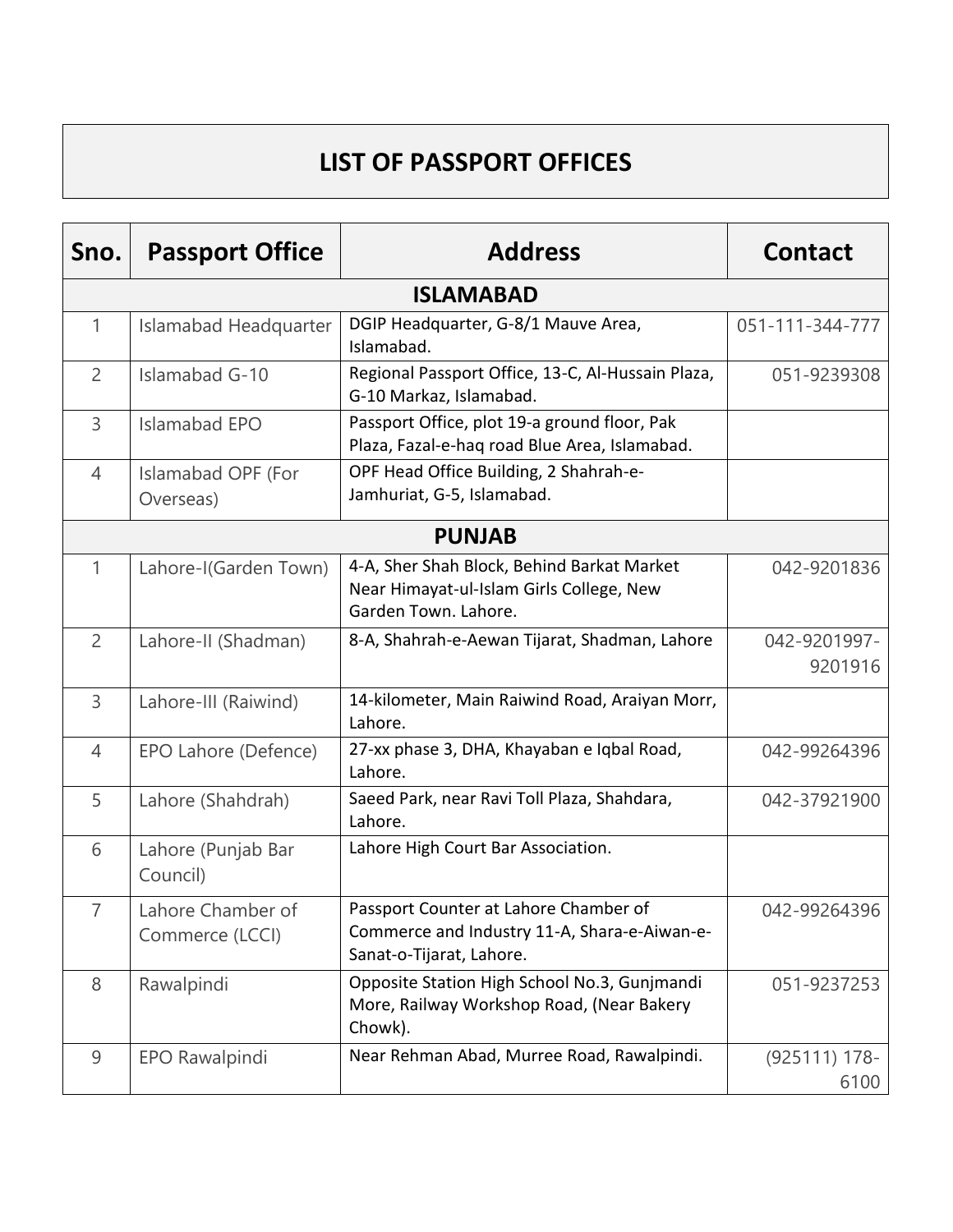| 10 | Kahuta                | near TMA Office Kallar Chowk, Opposite Sammi<br>CNG Station, Rawalpindi Road, Kahuta       |             |
|----|-----------------------|--------------------------------------------------------------------------------------------|-------------|
| 11 | GujarKhan             | NBP Plaza, Near Railway underpass, Gujar Khan.                                             |             |
| 12 | Jehlum                | Al-Madina Center, Old GT Road, near Civil<br>Hospital, Jehlum.                             |             |
| 13 | Pind Dadan Khan       | Mandhar Plaza, Near AC Office, Main Jhelum<br>Road, Pind Dadan Khan.                       |             |
| 14 | <b>Attock</b>         | Hunt Hall Near Session Court Chowk, Adjacent<br>to NADRA Office, Civil Lines, Attock City. | 057-9316211 |
| 15 | Chakwal               | Flat # 10-11, 1st Floor Zila Council Plaza, Tehsil<br>Chowk, Chakwal.                      |             |
| 16 | Gujrat                | near Deona Mandi, G.T. Road, Gujrat.                                                       | 053-3706270 |
| 17 | <b>EPO Gujrat</b>     | Near Services Industries Morr Opposite Falak<br>Marriage Hall, Gujrat.                     | 053-3706270 |
| 18 | Mandi-Bahauddin       | Opposite District Complex, Phalia Road, Mandi-<br>Bahauddin.                               |             |
| 19 | Gujranwala            | Bukhari Road, Civil Lines, Near Railway Station,<br>Gujranwala.                            |             |
| 20 | EPO Gujranwala        | Executive Passport Office, Near FBR Regional<br>Office, G.T Road, Gujranwala.              |             |
| 21 | <b>EPO Sialkot</b>    | Haji Pura Rd, opposite Gulzar Book Depot«<br>Muslim Colony Sialkot, Punjab, Pakistan.      | 92523240140 |
| 22 | Sialkot               | Zeeshan Housing Complex, Kashmir Road,<br>Sialkot.                                         | $-3540844$  |
| 23 | Kubay Chak (Sialkot)  | Kubay Chak, Sialkot.                                                                       | 92524350224 |
| 24 | Faisalabad            | Jail Road, opposite Allied Hospital, adjacent to<br>WASA. Faisalabad.                      | 041-9210129 |
| 25 | Jaranwala             | 238 Nankana Sahib Rd near Sabzi Mandi,<br>Jaranwala.                                       | 92414318891 |
| 26 | <b>EPO Faisalabad</b> | Fazal Plaza behind Kohinoor Plaza, 1 Jaranwala<br>Road, Faisalabad.                        | 92419330415 |
|    |                       |                                                                                            |             |
| 27 | Sargodha              | Masood Zaidi Road, Opposite LOGIX College,<br>Sargodha.                                    | 048-9230667 |
| 28 | EPO Sargodha          | M.M Alam Road, near Sher Zaman Town,<br>Toheed Plaza, Sargodha.                            |             |
| 29 | Bhalwal (Sargodha)    | Sargodha Gujrat Road, near Bismillah CNG<br>Station, Bhalwal, Sargodha.                    |             |
| 30 | Sahiwal               | 520/C, Jail Road, Sahiwal.                                                                 |             |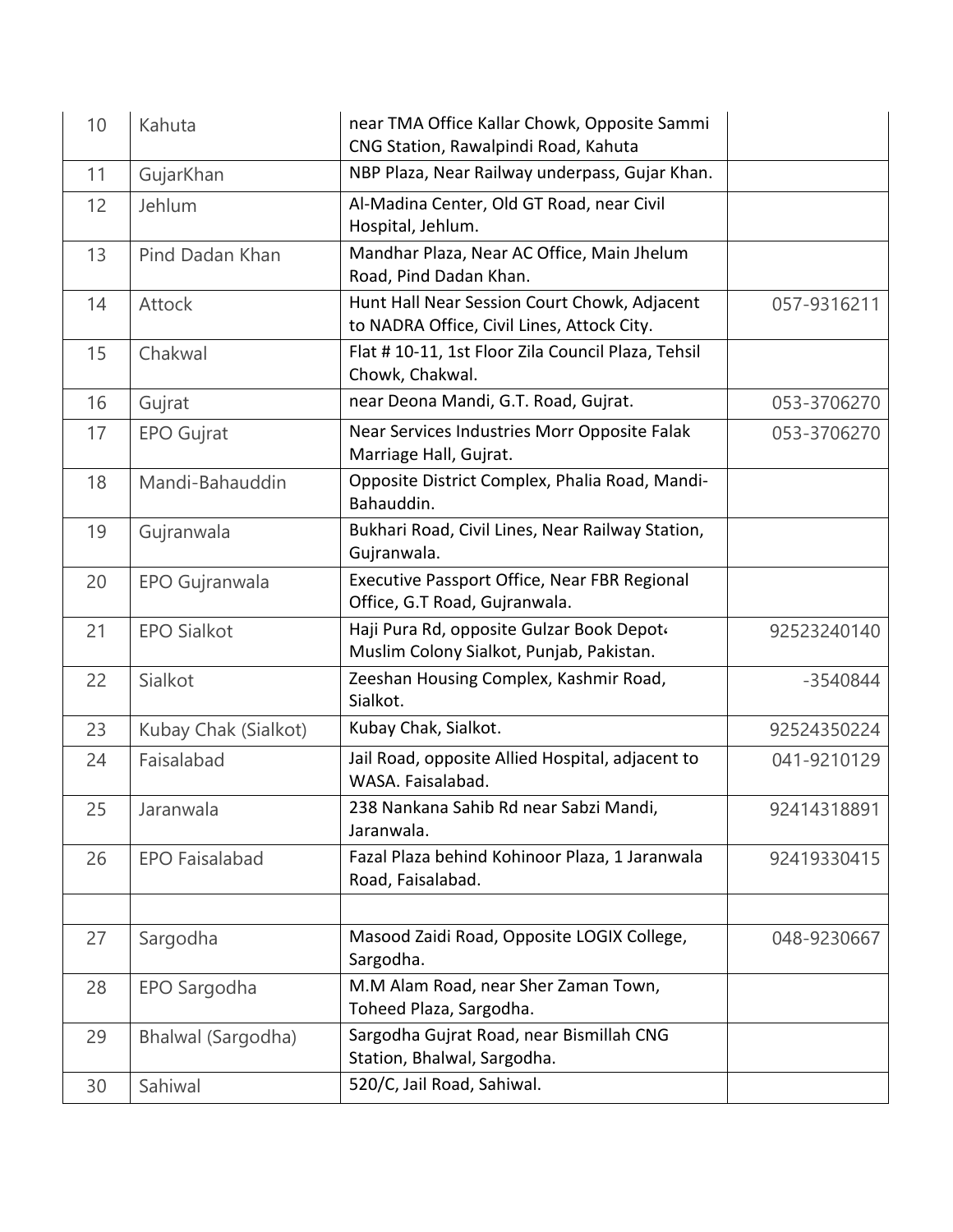| 31 | <b>EPO Sahiwal</b>            | Gulistan Road, Near Ali Masjid, Sahiwal.                                                                | 040-9200565  |
|----|-------------------------------|---------------------------------------------------------------------------------------------------------|--------------|
| 32 | Jhang                         | Canal Road, Ghaziabad, Jhang Saddar, Jhang.                                                             |              |
| 33 | Hafizabad                     | Jami House, Mohulla Gari Awan, Sarkari Parao,<br>Hafizabad.                                             | 054-75228588 |
| 34 | Okara                         | Depalpur Road, Madina Block, Near Mahi<br>Marriage Hall, Okara.                                         |              |
| 35 | Kasur                         | H No. 58-A, Club Road, Abdul Shakoor Khan<br>Colony, Kasur.                                             |              |
| 36 | Chiniot                       | House #11/1, W-Block, Satellite Town, Chiniot.                                                          |              |
| 37 | Narowal                       | Regional Passport Office, Old District Hospital,<br>near Old Kacheri, Narowal.                          |              |
| 38 | Sheikhupura                   | Regional Passport Office, Shami road,<br>Sheikhupura.                                                   |              |
| 39 | Nankana Sahib                 | Main Magtanwal Road near PTCL Exchange,<br>Nankana Sahib.                                               |              |
| 40 | Khushab                       | near Municipal Committee, near Malik Shakir<br>Bashir Awan MNA house Civil line, Khushab.               |              |
| 41 | Toba Tek Singh                | near Zila Council, near Nadra Office, Toba Tek<br>Singh.                                                |              |
| 42 | Multan                        | Near Madni Chowk, Passport Office Road, near<br>Alfalah Market, U-Block, New Multan Colony,<br>Multan.  | 061-9220088  |
| 43 | Multan (Jalalpur-<br>Pirwala) | Shuja Abad Road, Opposite Govt. Special<br>Education School, Multan.                                    | 061-4210066  |
| 44 | Multan (Qadirpur<br>Rawan)    | Near National Bank of Pakistan, Main Khanewal<br>Road, Tehsil Qadirpur Rawan, Multan.                   |              |
| 45 | <b>EPO Multan</b>             | Third Floor, Chen One Tower, Abdali Road,<br>Multan.                                                    | 061-9200069  |
| 46 | Khanewal                      | House No. 20-A, Civil Lines Khanewal.                                                                   |              |
| 47 | Jehanian (Khanewal)           | near Jehanian Industries, near Khanewal Road<br>Bypass, Jahanian, Khanewal.                             |              |
| 48 | Bahawalpur                    | Building # 9-A, Sawaar Muhammad Hussain<br>Road, Model Town A, Bahawalpur.                              | 0621-9255362 |
| 49 | D.G.Khan                      | near D.G Khan Medical College, D.G Khan.                                                                | 0641-9260308 |
| 50 | Taunsa Shareef                | near Post office and City Courts, Kachehri Road,<br>Taunsa Shareef.                                     |              |
| 51 | RahimYarKhan                  | Bank Sadiq Canal Branch, Allama Iqbal Town,<br>near Zarai Taraqiyati Bank, Canal Road,<br>RahimYarKhan. | 068-9230433  |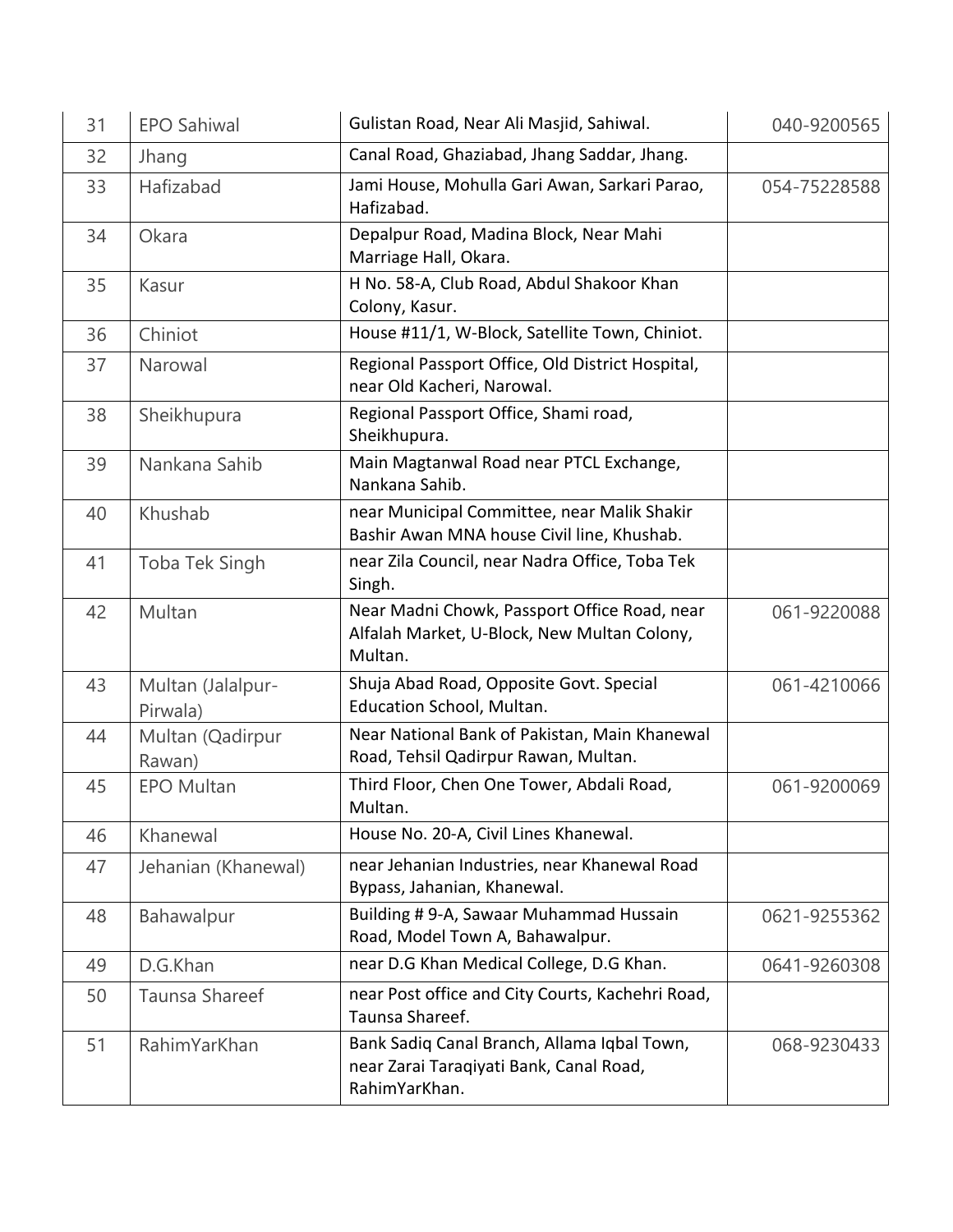| 52             | Muzaffargarh          | Talairy By-Pass, near Alflah Bank, Multan Road,<br>Muzaffargarh.                     |                          |
|----------------|-----------------------|--------------------------------------------------------------------------------------|--------------------------|
| 53             | Bahawalnagar          | House # 8, Bublana street, East Jail Road,<br>Hussainabad, Bahawalnagar.             |                          |
| 54             | Vehari                | House #128, Southern Block, Sharki Colony,<br>near Cotton Research Center, Vehari.   |                          |
| 55             | Mianwali              | near Jahaz Chowk, Jail Road, Opposite Police<br>Line Gate, Mianwali.                 |                          |
| 56             | Layyah                | House No. 08, Block I, Canal View Colony,<br>College Road, Layyah City.              |                          |
| 57             | <b>Bhakkar</b>        | near Piala Chowk, near PSO Pump and Ali<br>Hospital Road, Mandi Town, Bhakkar.       |                          |
| 58             | Pakpattan             | Regional Passport Office, 5-S, Green Town,<br>Pakpattan.                             |                          |
| 59             | Rajanpur              | Opposite Income Tax Office, Lari Adda,<br>Rajanpur.                                  |                          |
| 60             | Lodhran               | Hawayli Arraiyan Road, Ward #5, Tehsil &<br>District Lodhran.                        |                          |
| 61             | Kot Addu              | near Irrigation Colony, Layyah Kot Addu Road,<br>Kot Addu.                           |                          |
|                |                       | <b>KPK</b>                                                                           |                          |
| $\mathbf{1}$   | Peshawar              | Phase-5, near North West Hospital, Hayatabad,<br>Peshawar.                           | 091-9217616-7            |
| $\overline{2}$ | <b>EPO Peshawar</b>   | Nadra Mega Centre Tambowanu Mor opposite<br>Runway, next to Rasheed Motor, Peshawar. |                          |
| 3              | Kohat                 | DHQ Hospital Road, Gate#2, Phase II, KDA<br>Township, Kohat.                         | 0922-9260342             |
| 4              | D.I.Khan              | Near Agriculture Research Center, Main Bannu<br>Road, D.I.Khan.                      | 0966-9280219             |
| 5              | Swat (Saidu Sharif)   | Kanju Township, Swat.                                                                | 0946-818205,<br>817698   |
| 6              | Abbottabad            | House No. 878, Near PC Hotel, Mansehra Road,<br>Abbottabad.                          | 0992-385672              |
| $\overline{7}$ | <b>Bannu</b>          | Miranshah Road, Bannu Cantt.                                                         | 0928-9270112,<br>9270207 |
| 8              | Mardan                | near College Chowk, Opposite DIG House,<br>Nowshera Mardan Road, Mardan.             |                          |
| 9              | Timergara (Lower Dir) | Near Shaheed Chowk, near By-pass Road,<br>Timergarah.                                |                          |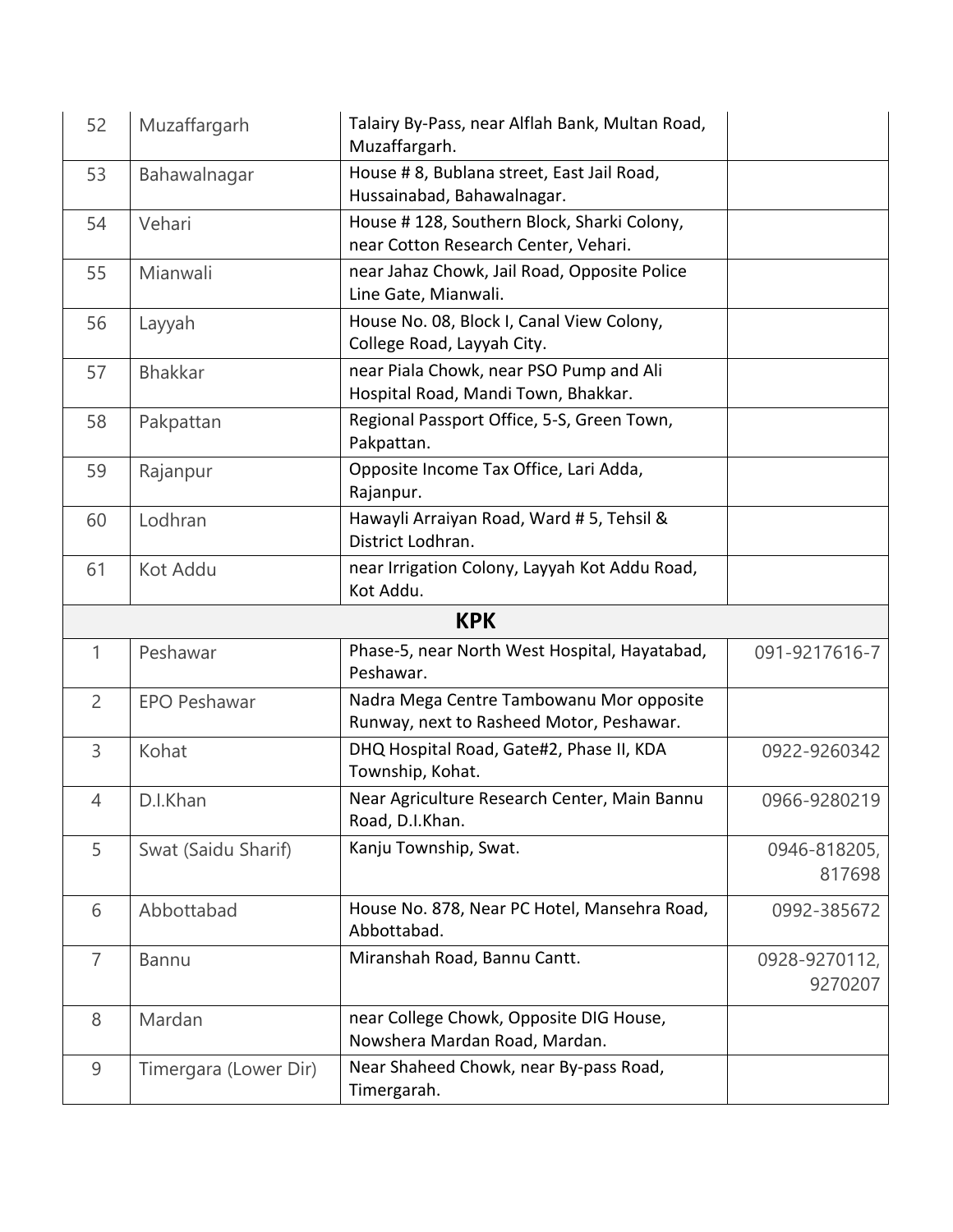| 10             | Buner (Daggar)       | Near Sultana General Hospital, Buner.                                                                               |               |
|----------------|----------------------|---------------------------------------------------------------------------------------------------------------------|---------------|
| 11             | Hangu                | Building No. 554/BA, Mohallah Farooq Abad,<br>Opposite Al-Malik CNG, Kohat Road, District<br>Hangu.                 |               |
| 12             | Battagram            | Khasra No:1006, Ground Floor Adjacent to<br>NADRA Office Election Office opposite Attock<br>Petrol Pump, Battagram. |               |
| 13             | Haripur              | Near Excise and Taxation Office, Awan Colony,<br>Tehsil Road, Haripur.                                              | 92995612241   |
| 14             | Batkhela (Malakand)  | Near District Courts, Batkhela.                                                                                     |               |
| 15             | Upper Dir            | College Colony, Near Govt. Degree College,<br>Upper Dir.                                                            |               |
| 16             | Tank                 | EllahiAbad, Near Town Hall Police Check Post,<br>Tank D.I Khan Road, Tehsil & District Tank.                        |               |
| 17             | Chitral              | Galogh, Mohallah Danin, Chitral.                                                                                    | 0943-413690   |
| 18             | Alpuri Shangila      | College Road, Opposite UBL & District Court,<br>Alpuri Shangila.                                                    |               |
| 19             | Swabi                | Hajji Mastan Khan Plaza, Near HBL Bank<br>Jehangira Road, Swabi.                                                    |               |
| 20             | Charsadda            | Tangi Road, Charssada.                                                                                              |               |
| 21             | Naushera             | Al-Jamil Plaza, G.T. Road, Nowshera.                                                                                |               |
| 22             | <b>Karak</b>         | Major Ihsan House, near National Bank of<br>Pakistan, Saddam Chowk, Karak.                                          |               |
| 23             | Mansehra             | Opposite Income Tax Office, Lari Adda,<br>Mansehra.                                                                 |               |
| 24             | Laki Marwat          | Nazim Town, Main Adda, Tehsil & District Laki<br>Marwat.                                                            |               |
| 25             | Torghar              | Regional Passport Office, Torghar.                                                                                  |               |
| 26             | Dassu                | Regional Passport Office, N-35, Komila, Dassu<br>(Kohistan).                                                        |               |
|                |                      | <b>SINDH</b>                                                                                                        |               |
| 1              | Karachi-I (South)    | Shahrah-e-Iraq, near Mosque, adjacent to<br>National Bank, Saddar, Karachi.                                         | 021-9203092-3 |
| $\overline{2}$ | Karachi-II (Central) |                                                                                                                     |               |
| 3              | Karachi-III (West)   |                                                                                                                     |               |
| $\overline{4}$ | Karachi-IV (East)    |                                                                                                                     |               |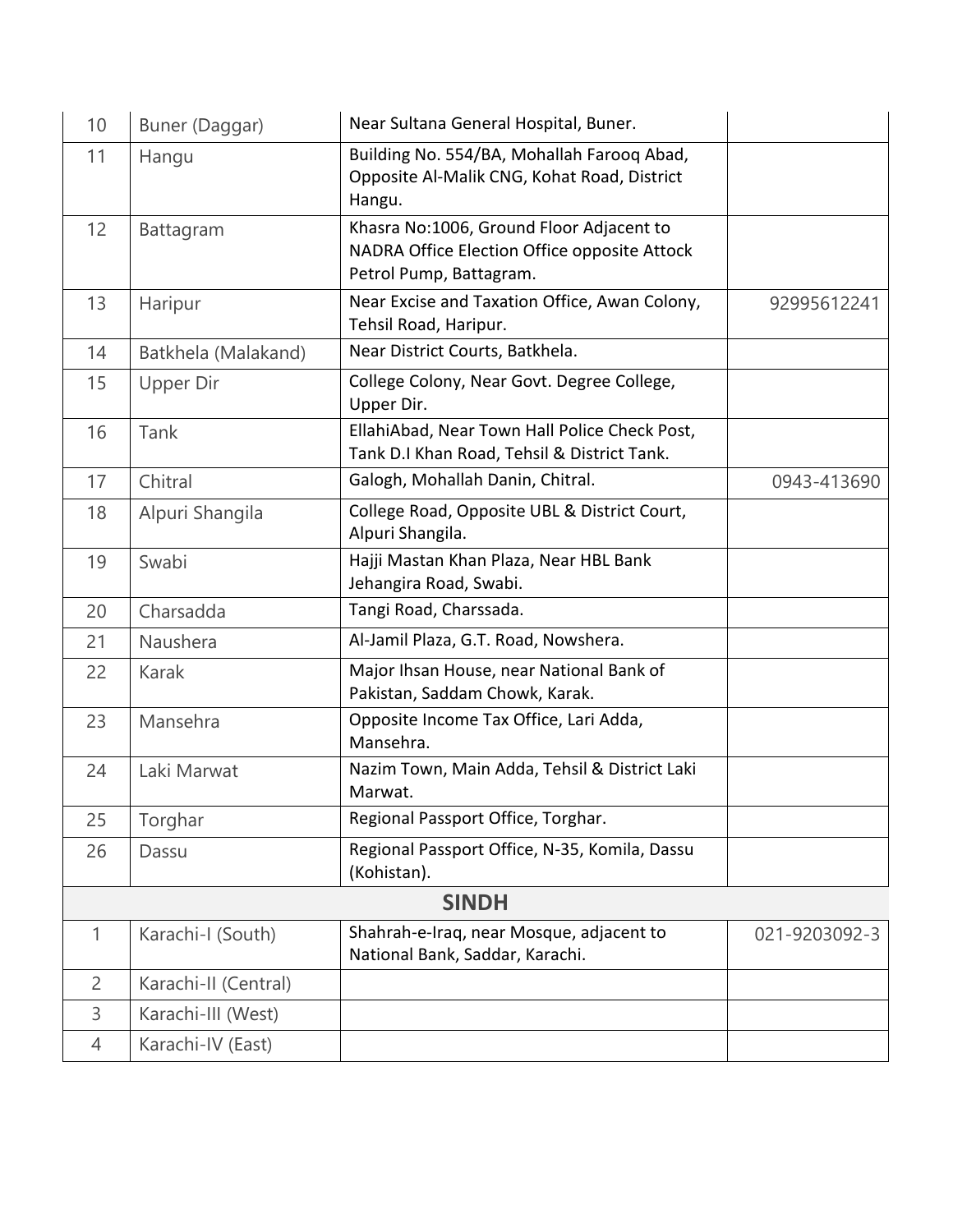| 5              | Karachi-V (Awami<br>Markaz) | 1st Floor, EOBI House, Ex (Awami Markaz),<br>Sharah-e-Faisal, Karachi.                                                                                     | 021-9203091   |
|----------------|-----------------------------|------------------------------------------------------------------------------------------------------------------------------------------------------------|---------------|
| 6              | <b>EPO Karachi</b>          | behind South City Hospital, adjacent to ATC<br>court building, near "Karachi Beach Residency"<br>ground floor, commercial plot #2/5 Clifton 3,<br>Karachi. |               |
| $\overline{7}$ | Sukkar                      | House No. C-628, Mules Road, Near Local Board,<br>Passport Office Road, Sukkur.                                                                            | 071-5625453   |
| 8              | Hyderabad                   | Plot No. S-3, Sindh Industrial Trading Estate<br>Area, Passport Office Road, Hyderabad.                                                                    | 0223-883864   |
| 9              | Larkana                     | Central Jail Road, opposite Industrial Labour<br>Colony, SITE Area, Larkana.                                                                               | 074-4058013-4 |
| 10             | Shaheed Benazir Abad        | House no. 1-A, Sachal Sarmast Colony (Housing<br>Society) Adjacent Society Colony, Shaheed<br>Benazir Abad.                                                |               |
| 11             | Khairpur                    | Regional Passport Office, National Bank Kachehri<br>road near TCS office, Khairpur.                                                                        |               |
| 12             | Dadu                        | 1016/63A, Qureshi Street, near Sindh Medical<br>Centre, Jagatabad, Dadu.                                                                                   |               |
| 13             | Jacobabad                   | House no 24 & 25, near Grid Station Sahafai<br>Colony, near Stadium Road, Jacobabad.                                                                       |               |
| 14             | Sanghar                     | near Police line Gate #01, Mirpurkhas road,<br>Sanghar.                                                                                                    |               |
| 15             | <b>Badin</b>                | Plot No. 57 & 58, Near Medical Center, Main<br>Hyderabad Road, Badin.                                                                                      |               |
| 16             | Thatta                      | near DC Office & District Accounts Office, Thatta                                                                                                          |               |
| 17             | Malir                       | near Nehal Hospital, Kala Board Begum Khurshid<br>Road, Malir, Karachi.                                                                                    |               |
| 18             | Mirpur Khas                 | House No. B-1, Railway Co-operative Society,<br>Hyderabad Road, Mirpurkhas.                                                                                |               |
| 19             | Jamshoro                    | Bangla No. A-202, Sindh University Employees<br>Co-operative Housing Society, Phase-I,<br>Jamshoroo.                                                       |               |
| 20             | Noshero Feroze              | Regional Passport Office, Sindh Colony, MA<br>Jinnah Road, Near DCO Complex, Noshero<br>Feroze.                                                            |               |
| 21             | Qambar Shahdad Kot          | Survey no 592, opposite Session Court, Main<br>Qamber Road, Qamber Shahdadkot.                                                                             |               |
| 22             | Matiari                     | Regional Passport Office, Main Bypass Road,<br>Matiari.                                                                                                    |               |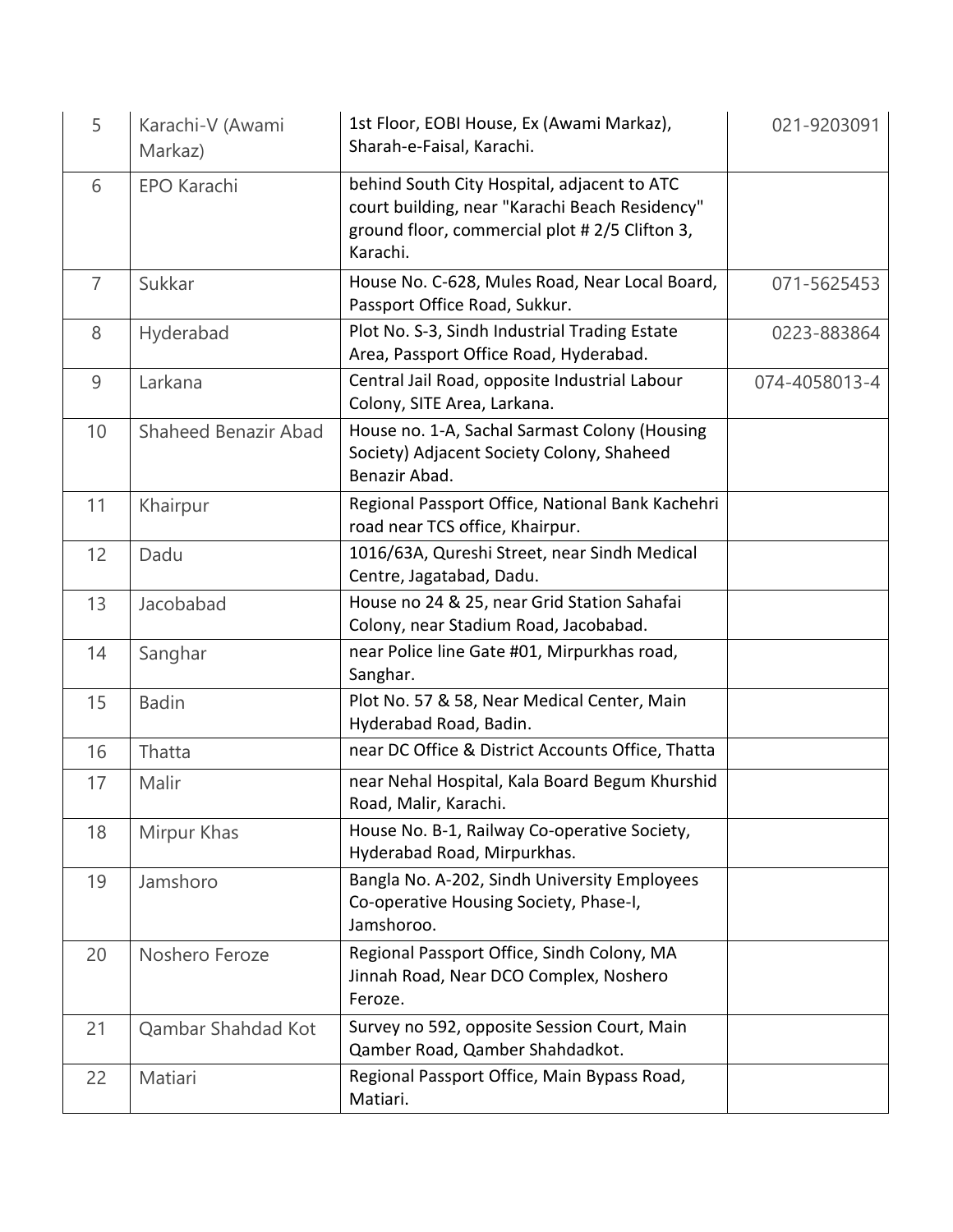| 23             | Tando Muhammad<br>Khan         | Opposite Indus Medical College, Near D.C<br>Complex, Tando Muhammad Khan.                       |             |
|----------------|--------------------------------|-------------------------------------------------------------------------------------------------|-------------|
| 24             | Kashmore                       | Mohalla Mirzapur opposite D.O Education<br>Office, IBA University Road, Kandh Kot,<br>Kashmore. |             |
| 25             | Shikar Pur                     | HMB TOWER 1st FLOOR, Hathidar Road, District<br>Shikarpur.                                      |             |
| 26             | Tando Allahyar                 | Gulshan e Mehran colony, Naser pur road,<br>Tando Allah Yar.                                    |             |
| 27             | Mirpur Mathelo                 | Regional Passport Office near Deputy<br>Commissioner Office N-5, Mirpur Mathelo.                |             |
| 28             | <b>Umer Kot</b>                | Regional Passport Office, near Golimar ground,<br>Umer Kot.                                     |             |
| 29             | Mithi Tharparkar               | Regional Passport Office, near Airport Office<br>Mithi, Naukot Mithi Road, Mithi Tharparkar.    |             |
| 30             | Sajawal                        | Near Benazir Income Support Office, Boys High<br>School Road, Sajawal                           |             |
| 31             | Navy Karsaz                    | Karsaz Faisal Cantonment, Karachi.                                                              |             |
|                |                                | <b>Baluchistan</b>                                                                              |             |
| 1              | Quetta                         | Arbab Barkat Ali Road, Near Railway Football<br>Ground, Quetta.                                 | 081-9201762 |
| $\overline{2}$ | <b>EPO Quetta</b>              | Plot No. 30, main Commercial Area, Jinnah<br>Town, Quetta.                                      |             |
| 3              | Zhob                           | House # A/78, near Wapda Office, Cantonment,<br>Zhob.                                           | 0822-412696 |
| $\overline{4}$ | Gawadar                        | TTC Colony Ward, Gawadar.                                                                       |             |
| 5              | Kech (Turbat)                  | Makran Plaza, Infront of NADRA Office, Turbat.                                                  |             |
| 6              | Khuzdar                        | Divisional Secretariate Commissioner Office,<br>Qallat Division.                                |             |
| $\overline{7}$ | Dera Allah Yar<br>(Jaffarabad) | House No. 353, near Ustad Muhammad Chowk,<br>Irrigation Colony, Quetta Road, Dera Allah Yar.    |             |
| 8              | Qilla Saifullah                | Near Deputy Commissioner Office, Qilla<br>Saifullah.                                            |             |
| 9              | Sibbi                          | Bangla no. 1883/B Ziarat Colony, Near Qalma<br>Chowk, Jail Road, Sibbi.                         |             |
| 10             | Kharan                         | Girls College Road, Near DC Office, Kharaan                                                     |             |
| 11             | Qilla Abdullah                 | Chamman, opposite D.C Office Mall Road, Talka<br>Chamman, Qilla Abdullah.                       |             |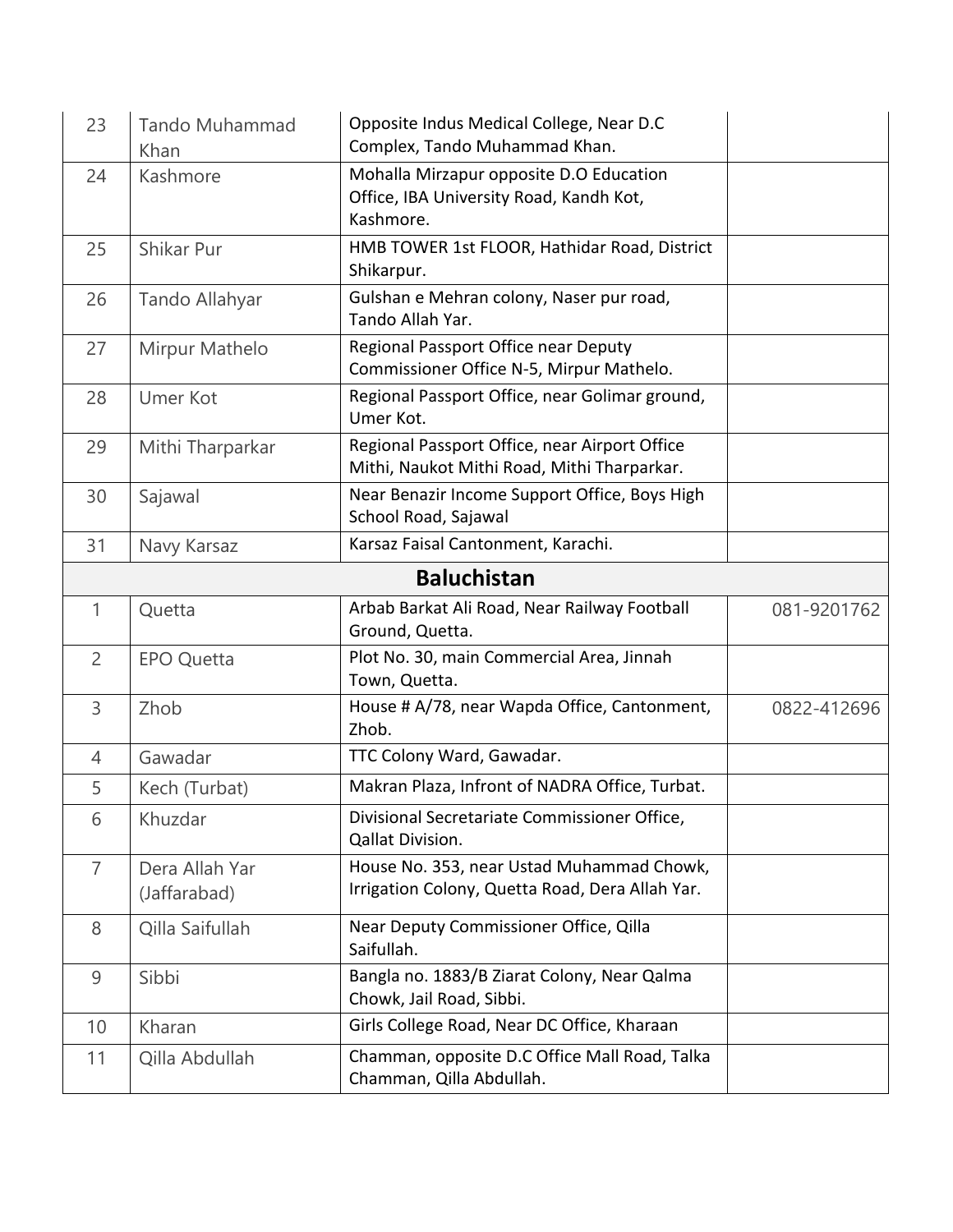| 12 | Pishin          | Babu Mohallah, Salahuddin Plaza Qazi Housing<br>Scheme Band Road, Pishin.                  |              |
|----|-----------------|--------------------------------------------------------------------------------------------|--------------|
| 13 | Loralai         | Pathan Kot Road, near to Jargah Hall, Loralai.                                             |              |
| 14 | Ziarat          | Al Naseeb House behind Shalimar Hotel Baldia<br>Road, Ziarat.                              |              |
| 15 | Noshki          | Main Market Road, Opposite PTCL Exchange<br>Near Frontier Constabulary Office, Noshki.     |              |
| 16 | Panjgur         | Municipal Building, Near Quetta Bus Station &<br>Football Stadium Panjgur.                 |              |
| 17 | Jhal Magsi      | near Election Commission Office, Gandhawa,<br>District Jhal Magsi.                         |              |
| 18 | Nasirabad       | near Shahzad Umrani House, near Gola Chaok,<br>Dera Murad Jamali, District Nasirabad.      |              |
| 19 | <b>Barkhan</b>  | near DC Complex, Kohlu Road, Barkhan.                                                      |              |
| 20 | Musa Khel Bazar | near DC Office, Musakhel.                                                                  |              |
| 21 | Harnai          | Mohalla Jalal Abad, near Nadra Office, Harnai.                                             |              |
| 22 | Dalbandin       | Town Gali, Hindu Muhalla, near Iqbal Hotel,<br>Dalbandin, Chaghi.                          |              |
| 23 | Kalat           | Shaheed Norouz Ahmadzai street, near Nadra<br>Office, near Alizai Market, Kalat.           |              |
| 24 | Dhadar          | near Rind Ali Dhader Bazar, opposite District<br>Education Office, Quetta Road, Dhadar.    |              |
| 25 | Mastung         | Aziz Abad No. 2, Jahangir Shaheed Road, Near<br>Alfalah Masjid, Link Quetta Road, Mastung. |              |
| 26 | Awaran          | near DC Office, Awaran.                                                                    |              |
| 27 | Kohlu           | Kohlu.                                                                                     |              |
| 28 | Lasbela         | Shareef Colony, Uthal, Lasbela.                                                            |              |
| 29 | <b>Washuk</b>   | near DC Office, Washuk.                                                                    |              |
| 30 | Sherani         | Sherani.                                                                                   |              |
| 31 | Dera Bugti      | Near Old Jamia Masjid, Near Bugti House, Dera<br>Bugti.                                    |              |
| 32 | Sohbatpur       | Regional Passport Office, DC road opposite SP<br>Office, Sohbatpur.                        |              |
|    |                 | <b>GILGIT BALTISTAN</b>                                                                    |              |
| 1  | Skardu          | Near Shell Pump, Krasmathang Olding Road,<br>Skardu.                                       | 05815-920109 |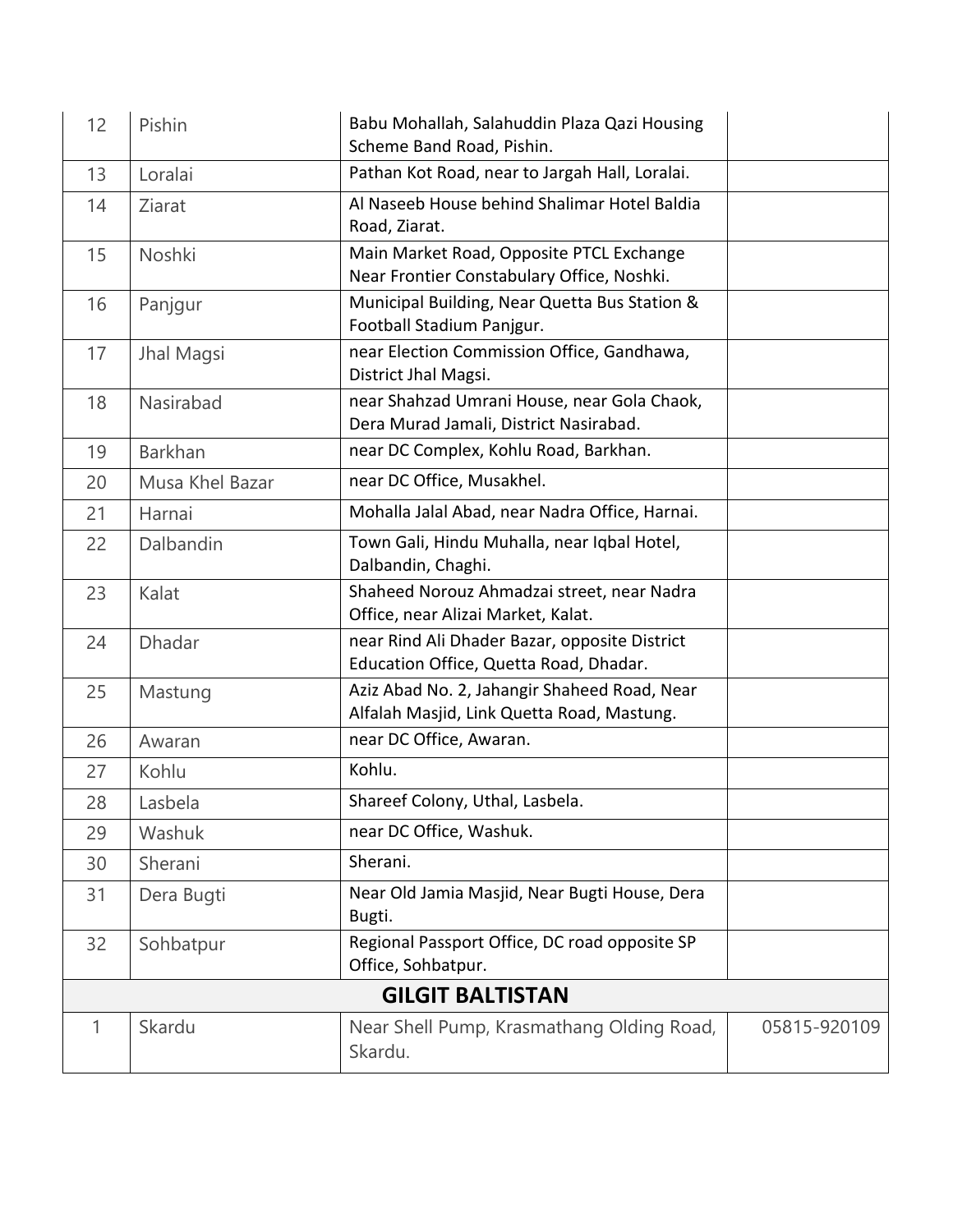| $\overline{2}$ | Gilgit                       | Muhalla Qazilbash, Near Yadgar Chowk,<br>Khomar, Gilgit.                                | 05811-920338        |
|----------------|------------------------------|-----------------------------------------------------------------------------------------|---------------------|
| 3              | Chillas                      | District Diamir, Khasra No. 426 Harpan,<br>Chillas.                                     | 5812920216          |
| $\overline{4}$ | Hunza                        | Main KKH. Ganish, Hunza.                                                                | 5813920338          |
| 5              | Astore                       | Passport Office, near Polo Ground, Eidgah,<br>Astore.                                   | 5817920194          |
| 6              | Ghanche                      | Regional Passport Office near PTDC Khaplu,<br>Ghanche.                                  | 5816920320          |
| $\overline{7}$ | Ghizer                       | Regional Passport Office, Main Bazar<br>Gahkuch, Ghizer.                                | 5814921634          |
| 8              | Nagar                        | Jaffarabad Nagar 2, Gilgit Baltistan.                                                   |                     |
| 9              | Shigar                       | near National Bank, Fort Road, Shigar, Gilgit<br>Baltistan.                             |                     |
|                |                              | <b>AZAD JAMU &amp; KASHMIR</b>                                                          |                     |
| 1              | Muzaffarabad                 | Mir Plaza Bela Noor Shah, near Bus Stand,<br>Abbottabad Road, Muzaffarabad.             | 058810-62792-<br>93 |
| $\overline{2}$ | Mirpur                       | near Bhutto park, near PC Hotel, Mirpur.                                                | 058610-42133        |
| 3              | Kotli                        | Near DC Office, G & A Plaza, Pindi Road, Kotli.                                         |                     |
| 4              | Rawalakot                    | near Baldia Chowk Bus Stand, Link Road Hajeera<br>By-Pass. Dist. Poonch, Rawalakot.     |                     |
| 5              | Bagh (Arja)                  | Arja, near Arja Road, District Bagh.                                                    |                     |
| 6              | Hattian                      | Near NADRA Office, Kanda Bala, Tehsil &<br>District, Hattian Bala.                      |                     |
| $\sqrt{2}$     | Neelam                       | Main Bazar, Post Office Near HBL Bank,<br>Athmuqam, Neelam.                             |                     |
| 8              | Sudhnoti                     | District Council, Sudhnoti.                                                             |                     |
| 9              | <b>Bhimber</b>               | Regional Passport Office, Castodion building<br>Kacheri, District Courts Road, Bhimber. |                     |
| 10             | Haveli                       | Bypass Road, forward Kahutta, near AJK Bank,<br>Haveli.                                 |                     |
|                |                              | <b>FATA</b>                                                                             |                     |
| 1              | Ghalanay (Mohmand<br>Agency) | Ghalanay (Mohmand Agency)                                                               |                     |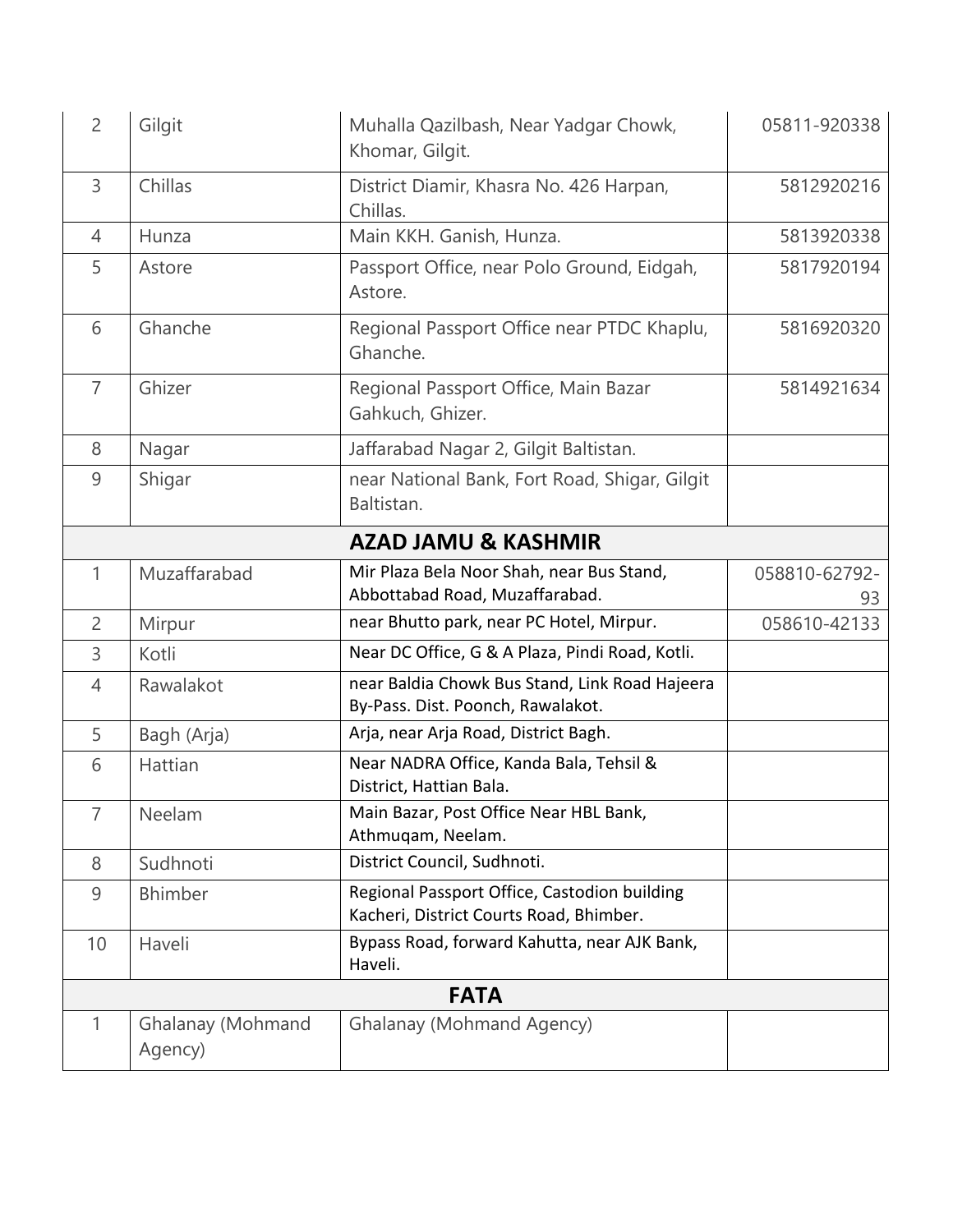| $\overline{2}$ | Parachinar (Kurram<br>Agency) | Parachinar (Kurram Agency)                                                                                                  |                                                   |
|----------------|-------------------------------|-----------------------------------------------------------------------------------------------------------------------------|---------------------------------------------------|
| 3              | Lower Sadda                   | Sadda (Kurram Agency)                                                                                                       |                                                   |
| $\overline{4}$ | Wana                          | Wana (South Waziristan)                                                                                                     |                                                   |
| 5              | Orakzai Agency                | Orakzai Agency                                                                                                              |                                                   |
| 6              | Khar                          | Khar (Bajaur Agency)                                                                                                        |                                                   |
| $\overline{7}$ | Miran shah                    | Miranshah (North Waziristan)                                                                                                |                                                   |
|                |                               | <b>Worldwide</b>                                                                                                            |                                                   |
| 1              | London (UK)                   | Pakistan High Commission, 34 Lowndes Square,<br><b>SW1X 9JN.</b>                                                            | 44-0207-<br>6649200/11                            |
| $\overline{2}$ | Frankfurt (Germany)           | Consulate General of Pakistan,<br>Eschenbachstrasse 28/Off, Kennedyalle,<br>60596, Frankfurt am Main.                       | $(0049-69)$ -<br>69867850-41,<br>Fax 698678517    |
| 3              | Toronto (Canada)              | 7880 Keele Street, Unit 13 Vaughan, Ontario<br>L4K 4GL                                                                      | 1-905-532-42, 1-<br>905-532-9531                  |
| $\overline{4}$ | Rome (Italy)                  | Embassy of Pakistan, Via Dellah Camilluccia,<br>682, 00135.                                                                 | $(39-06)$ -<br>36301775&<br>3294836               |
| 5              | New York (USA)                | Embassy of Pakistan, 12 East 65th Street, NY<br>10065.                                                                      | $(01)-212-879-$<br>5800 Ext 229<br>(fax) 517-6987 |
| 6              | Los Angeles (USA)             | Embassy of Pakistan, LA 10850 Wilshire Blvd,<br>Suite # 1250, CA-90024.                                                     | 00310-4415114-<br>4410167                         |
| $\overline{7}$ | Oslo (Norway)                 | Embassy of Pakistan, Eckersbergs Gate 20,<br>0244.                                                                          | (47) 23136080-<br>84                              |
| 8              | Dubai (UAE)                   | Consulate General of Pakistan, Bur Dubai,<br>Khalid Bin Walid Road, P.O.Box 340.                                            | 0971-4-3913600                                    |
| $\overline{9}$ | Jeddah (KSA)                  | Consulate General of Pakistan, N-17, E-7<br>Sector Mushirefah Ibrahim Al Tassan Street<br>(19), Building # 58, P.O.Box 182. | 09962-6692371                                     |
| 10             | Riyadh (KSA)                  | Embassy of Pakistan, Diplomatic Quarters,<br>P.O Box 94007, Riyadh-11693                                                    | 0966-14884111                                     |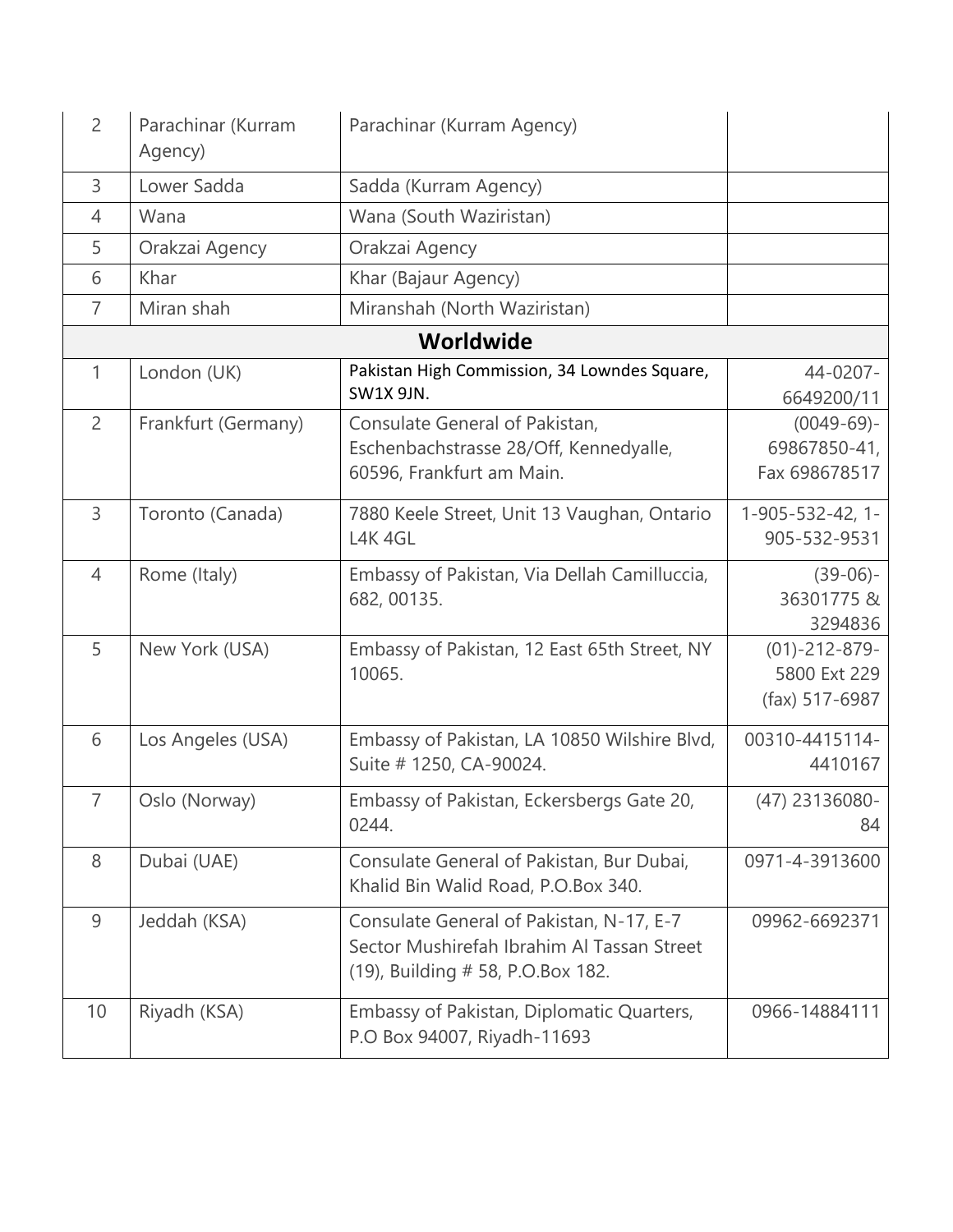| 11 | Abu-Dhabi (UAE)            | Embassy of Pakistan, Plot #2, Sector W59,<br>Diplomatic Enclave, near Sheikh Zayed<br>Military Hospital. PO Box 846 | 971-2-4447800                           |
|----|----------------------------|---------------------------------------------------------------------------------------------------------------------|-----------------------------------------|
| 12 | Muscat(Oman)               | Embassy of Pakistan, Building # 1702, Plot #<br>1629/1/4, Road # 10, Way # 2133, Madina<br>Sultan Qaboos PC RUWI    | 24603439,<br>24696511                   |
| 13 | Paris (France)             | Embassy of Pakistan, 18 Rue Lord Byron<br>75008                                                                     |                                         |
| 14 | Doha (Qatar)               | Embassy of Pakistan, Plot #30, Diplomatic<br>Area, West Bay, P.O.Box 334.                                           | 00974-44832525                          |
| 15 | Kuwait                     | Embassy of Pakistan, Villa #46, Qasima/Plot<br>#5, Block-11, Street #101, Shahre-e-Police<br>station, JABRIYA       | 00965-<br>25327649-51                   |
| 16 | Manama (Bahrain)           | Embassy of Pakistan, building $# 35$ , Road $#$<br>1901, block #319                                                 | 00973-17244113,<br>00973-17255960       |
| 17 | Bradford (UK)              | Consul General, 12-A North Parade, BD1<br>3HT.                                                                      | (00441274)<br>308062, 308064,<br>308874 |
| 18 | Canberra (Australia)       | 4, Timbarra Cresent, O' Malley Act 2602                                                                             | 61470342957,<br>61451955906             |
| 19 | Kuala Lumpur<br>(Malaysia) | 132, Jalan Ampang, 50450.                                                                                           |                                         |
| 20 | Sydney (Australia)         | Level-07 32 Martin Palace                                                                                           | $+612-$<br>92221806-7                   |
| 21 | Athens (Greece)            | Embassy of Pakistan, Loukianou 6 Kolonaki<br>106 75                                                                 | 0030-<br>69040070793                    |
| 22 | Beijing (China)            | 1-Dongzhimenwai Dajie, Sanlitun, 1. 100600                                                                          |                                         |
| 23 | Copenhagen<br>(Denmark)    | Valeurserj 17, 2900 Hellerup                                                                                        | 4539621188                              |
| 24 | The Hague<br>(Netherlands) | Amaliastraat 08, 2514 Jc Den Haag                                                                                   |                                         |
| 25 | Madrid (Spain)             | Embassy of Pakistan. Call de Pedro de<br>Valdivia, 16                                                               | 34915622294                             |
| 26 | Manchester (UK)            | 137-Dickenson Road M14 5JB                                                                                          | 1612251786                              |
| 27 | Houston (USA)              | 11850 Jones Road, TX 77070                                                                                          | 12818902223                             |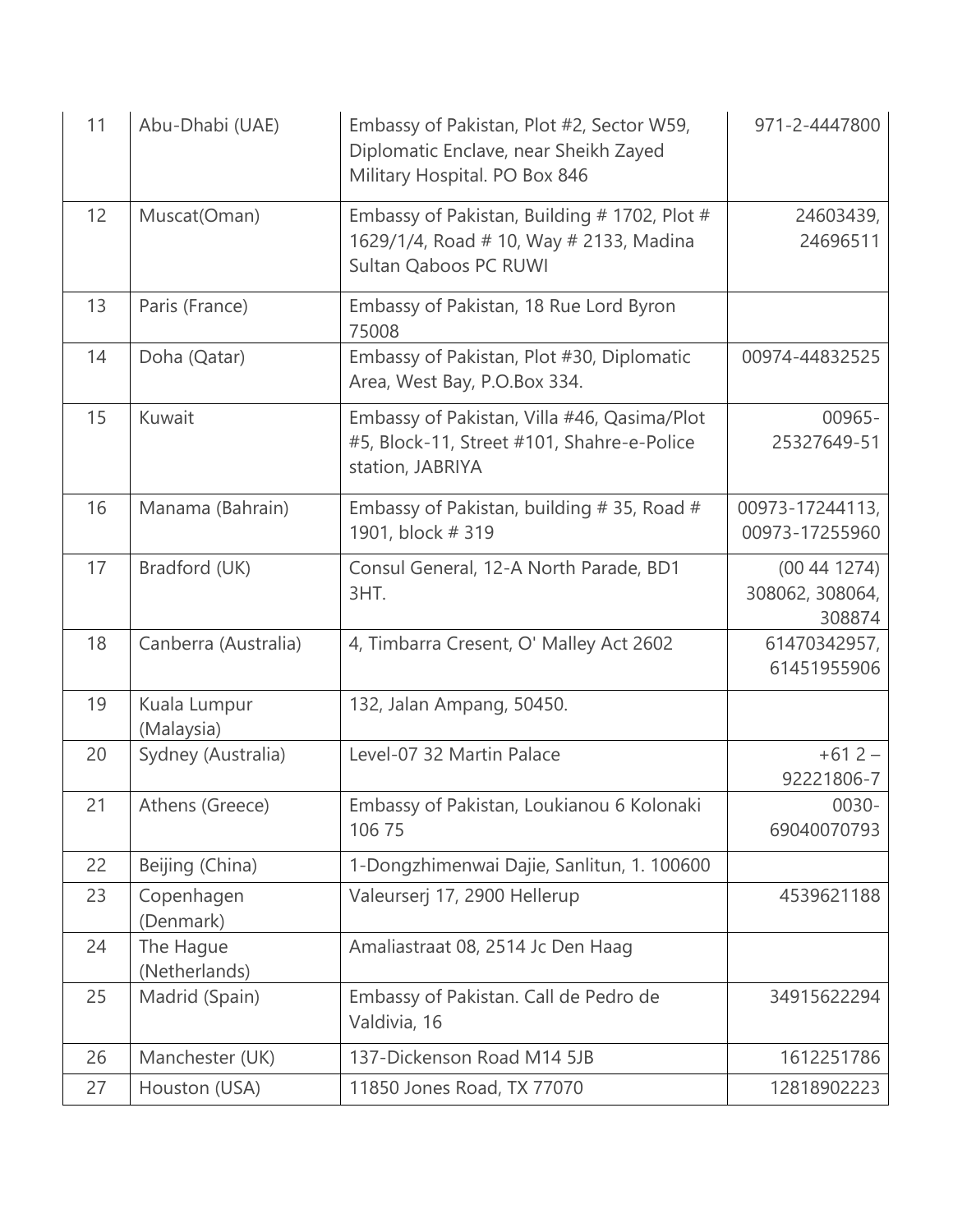| 28 | Seoul (Korea)               | 124-12, Itaewon Dong, Yongsan-GU                                                                    | 8227968252                                               |
|----|-----------------------------|-----------------------------------------------------------------------------------------------------|----------------------------------------------------------|
| 29 | Washington DC (USA)         | 3517, International Court NW, DC 20008                                                              | 202 243 6500                                             |
| 30 | Dhaka (Bangladesh)          | NE (C), Road No. 71, Gulshan II                                                                     |                                                          |
| 31 | Astana (Kazakhstan)         | 15 Floor, business Centre, Peking Palace<br>Hotel, 27 Syganak Street.                               | +7 7172 799 374,<br>799 375                              |
| 32 | Damascus (Syria)            | East Mezzeh, Al-Farabi Street.                                                                      | $(96311) 600 -$<br>0000                                  |
| 33 | Barcelona (Spain)           | Barcelona AV Sarria 271/1 08029                                                                     | 34631444686                                              |
| 34 | Tanzani                     | Plot No. 338, House No. MKC/1259,<br>Maziende Street, Rose Garden Road,<br>Mikocheni-B Dar Es Salam | $(25579)$ 000-<br>0000                                   |
| 35 | Balgrade (Serbia)           | Bulevar Kneza Aleksandra Karadjordjevica<br>62, 11040                                               | +381 11 266<br>1676                                      |
| 36 | Romania                     | 22 Barbu Delarancea Sector-1 71304<br><b>Bucharest</b>                                              | +4021 3187873                                            |
| 37 | Baku (Azerbaijan)           | Narimanov District 106 Attaturk Avenue near<br><b>Khazar Television</b>                             | (99412) 400-<br>0000                                     |
| 38 | Tashkent (Uzbekistan)       | Building No. 15, Kichik Halqa Yoli Street<br>Sobir Rahimov District.                                | (99891) 200-<br>0000                                     |
| 39 | Chicago (USA)               | 333 N Michigan Ave Suit 728, IL 60601                                                               | 001312 781 1831                                          |
| 40 | Pretoria (South Africa)     |                                                                                                     | 0027 0 12 362<br>3965/362<br>4072/73, 0027 61<br>7724865 |
| 41 | Wellington (New<br>Zealand) | 182 on Slowrd Khandallah Wellington 6035                                                            | 006444790026-<br>27                                      |
| 42 | Stockholm (Sweden)          | 65 Karlavagen Street, (First Floor) 10240<br>Stockholm                                              | +46 8 203300                                             |
| 43 | Bosnia, Herzegovina         | Emerika Bluma 17, 71000, Sarajevo                                                                   |                                                          |
| 44 | Nairobi (Kenya)             | St. Michael's Road, Off Church Road,<br>Westlands                                                   | +254 4443911/2                                           |
| 45 | Vienna (Austria)            | Hofzeile 13, A-1190                                                                                 | +43 1 3687381-2                                          |
| 46 | Kieve (Ukraine)             | 7, Pafilovziv Per. KYIV, 01015                                                                      | +380 44 280<br>2577                                      |